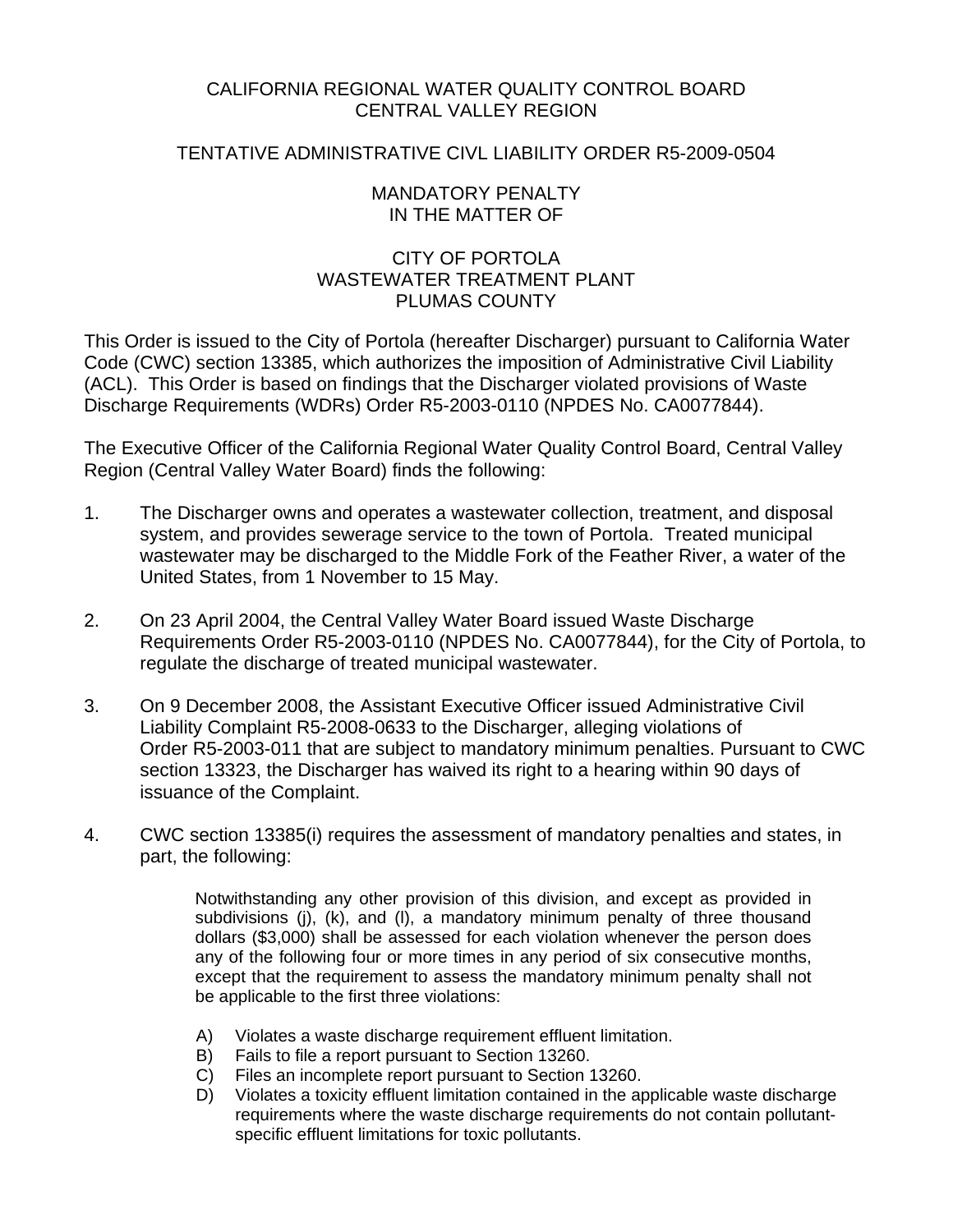5. Order R5-2003-0110 includes the following effluent limitations:

### **B. Effluent Limitations**

- 5. The discharge shall not have a pH less than 6.0 nor greater than 9.0.
- 6. According to the Discharger's self-monitoring reports, the Discharger committed 24 non-serious violations of the effluent pH limitation contained in Order R5-2003-0110 from 15 March 15<sup>th</sup> 2004 to April 13<sup>th</sup> 2004 (all pH measurements were greater than 9.0). Twenty-one of the non–serious violations are subject to mandatory penalties under CWC section 13385(i)(1) because these violations were preceded by three similar violations within a six-month period. The mandatory minimum penalty for these non-serious violations is **sixty-three thousand dollars (\$63,000)**.
- 7. CWC section 13385 (k) states:

(1) In lieu of assessing all or a portion of the mandatory minimum penalties pursuant to subdivisions (h) and (i) against a publicly owned treatment works serving a small community, the state board or the regional board may elect to require the publicly owned treatment works to spend an equivalent amount towards the completion of a compliance project proposed by the publicly owned treatment works, if the state board or the regional board finds all of the following:

- A) The compliance project is designed to correct the violations within five years.
- B) The compliance project is in accordance with the enforcement policy of the state board, excluding any provision in the policy that is inconsistent with this section.
- C) The publicly owned treatment works has prepared a financing plan to complete the compliance project.

(2) For the purposes of this subdivision, "a publicly owned treatment works serving a small community" means a publicly owned treatment works serving a population of 10,000 persons or fewer or a rural county, with a financial hardship as determined by the state board after considering such factors as median income of the residents, rate of unemployment, or low population density in the service area of the publicly owned treatment works.

- 8. On 9 February 2009, the Executive Director of the State Water Resources Control Board confirmed that the City of Portola Wastewater Treatment Plant is a publicly owned treatment works serving a small community within the meaning of CWC section 13385(k)(2). The Water Quality Enforcement Policy lists Plumas County as a rural county with financial hardship. Quincy is on the State Water Board's previous list of small communities with a financial hardship.
- 9. On 18 December 2008, the Discharger requested to complete a Compliance Project in lieu of payment of the ACL. On 29 April 2009 the Discharger submitted a proposal to conduct a full-scale pilot study to evaluate potential solutions to the pH issue. The Discharger proposes to purchase monitoring equipment, and construct a building and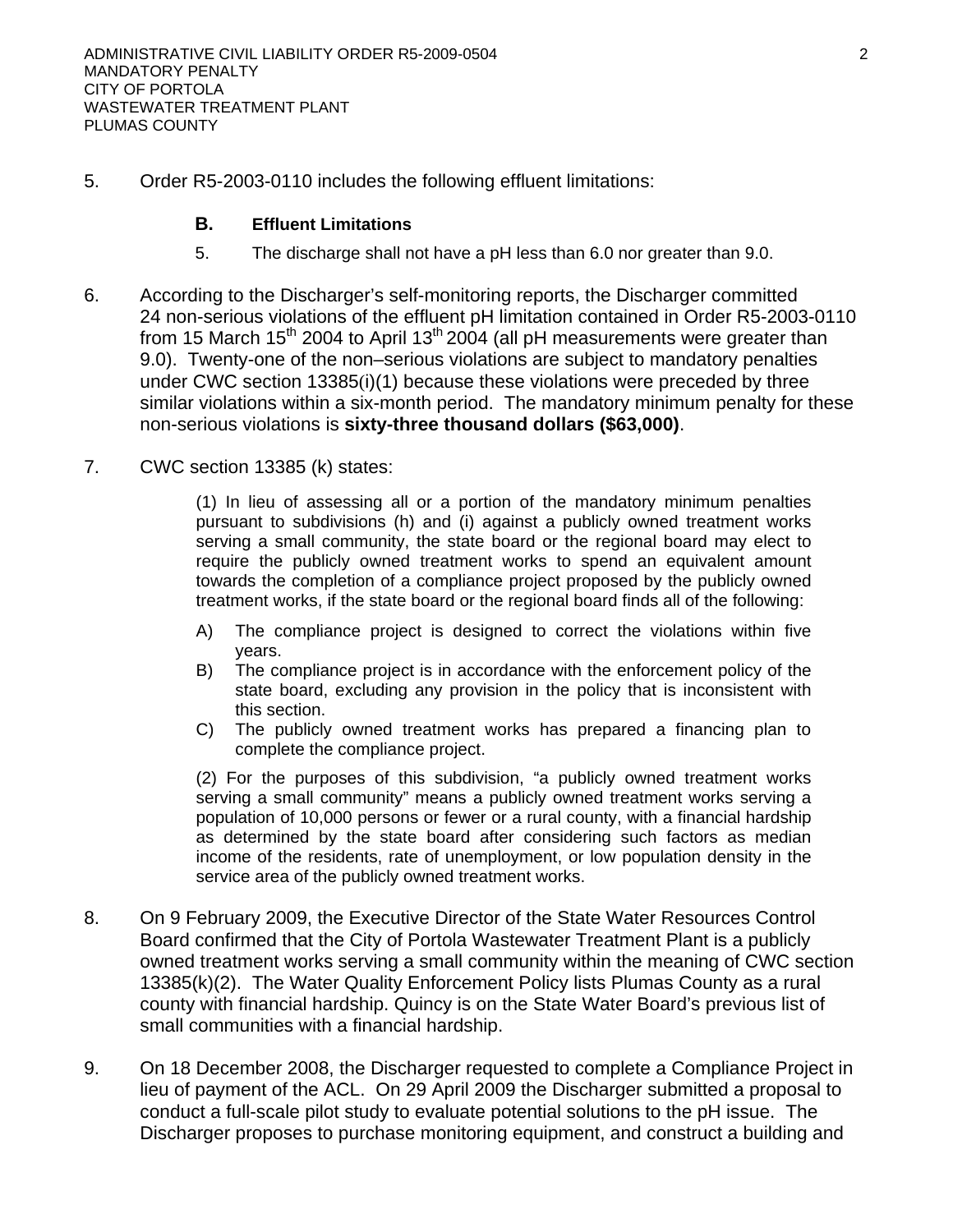pH adjustment facilities at the discharge point. This is a seasonal discharge and the pilot study is to be completed during the winter of 2009-2010.

- 10. The Central Valley Water Board finds that the Compliance Project has been designed to correct the violations that have led to the issuance of this Administrative Civil Liability Order within five years, that the project is in accordance with the enforcement policy of the State Water Board, and that the Discharger has appropriate financing to complete the project.
- 11. Issuance of this Administrative Civil Liability Order is exempt from the provisions of the California Environmental Quality Act (Pub. Resources Code section 21000 et seq.), in accordance with California Code of Regulations, title 14, section 15321(a)(2).
- 12. On 15 March 2007, the Central Valley Water Board explicitly delegated to the Executive Officer the authority to issue orders to assess administrative civil liability where the matter is not contested by the discharger. (Resolution R5-2007-0009).
- 13. This Order constitutes a settlement of the violations herein mentioned. Notice of this settlement was published on the Central Valley Water Board's website, in a newspaper of general circulation in the community, and was provided to all interested parties on 8 May 2009. The Central Valley Water Board will receive comments on this settlement, as mandated by Federal regulations (40 CFR 123.27), through 8 June 2009.
- 14. This tentative Order is set to become final on or after 8 June 2009, provided that significant comments raising issues that would cause the Central Valley Water Board to reconsider this action are not received in the public comment period.

# **IT IS HEREBY ORDERED**, pursuant to CWC section 13385, that

- 1. The Discharger shall be assessed a Mandatory Penalty in the amount of **sixty-three thousand dollars (\$63,000).**
- 2. The entire \$63,000 penalty shall be permanently suspended if the discharger complies with the following time schedule to complete the compliance project:

| Task                                                                               | <b>Compliance Date</b> |
|------------------------------------------------------------------------------------|------------------------|
| Achieve full compliance with effluent limitations for discharges to surface waters | 1 July 2011            |
| Submit documentation of Compliance Project costs                                   | 1 July 2011            |

3. The Executive Officer may extend the abovementioned deadlines if the Discharger demonstrates that unforeseeable contingencies have created delays, provided that the Discharger continues to undertake all appropriate measures to meet the deadlines. The